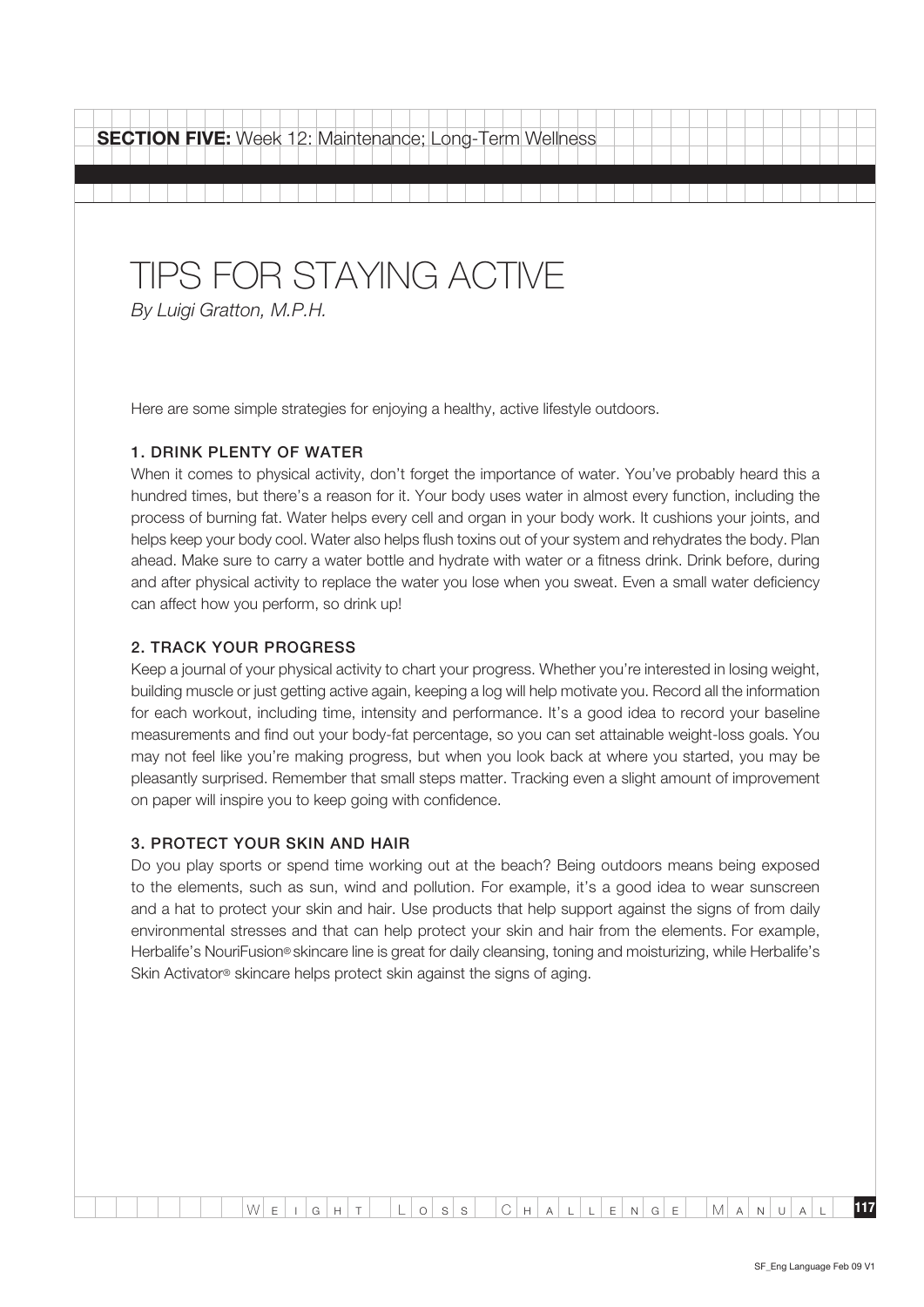### KEEP FITNESS ON TRACK

By Luigi Gratton, M.P.H.

There's a good chance you or someone you know is resolving to lose weight or get in shape. Part of what makes these such difficult resolutions is that we expect to see results quickly, and when we don't, we tend to give up. Getting in shape and becoming healthier isn't a sprint; it's a marathon (but without all the sweating and fatigue of an actual marathon). Staying active, maintaining a healthy weight and eating the right foods are lifelong activities. Here are some ideas to help you make being fit a part of your life:

#### 1. Get specific

The more detail you include in your plan, the better your chances of success. If you've decided to simply "exercise" and "eat better," you might not have the success you'd hoped. That's because "exercise" isn't for a specific plan. Set aside 25 minutes each morning, say between 6:45 and 7:10, to stretch, walk or jog around the block–whatever. Just be specific. To eat better, schedule specific healthy meals and snacks for specific times throughout the day.

#### 2. Make it routine

One effective way to introduce a new behavior is to make it part of your day. For exercise, set up a routine – maybe a walk around your neighbourhood each morning. If you've resolved to lose weight, replace lunch with a healthy protein shake every day. The key is to establish a routine of things you do at specific times. The sooner it becomes part of your day, the sooner it will become part of your life.

#### 3. Celebrate your successes

If you create specific plans for exercise and healthier eating, and you make them part of your daily routine, chances are you'll be seeing positive results. Celebrate! You've earned it. Treat yourself to something you've been wanting to do – instead of splurging on unhealthy foods. And a reward, like taking yourself out to a film or pampering yourself with a trip to a spa, is a great motivator to keep the good results coming.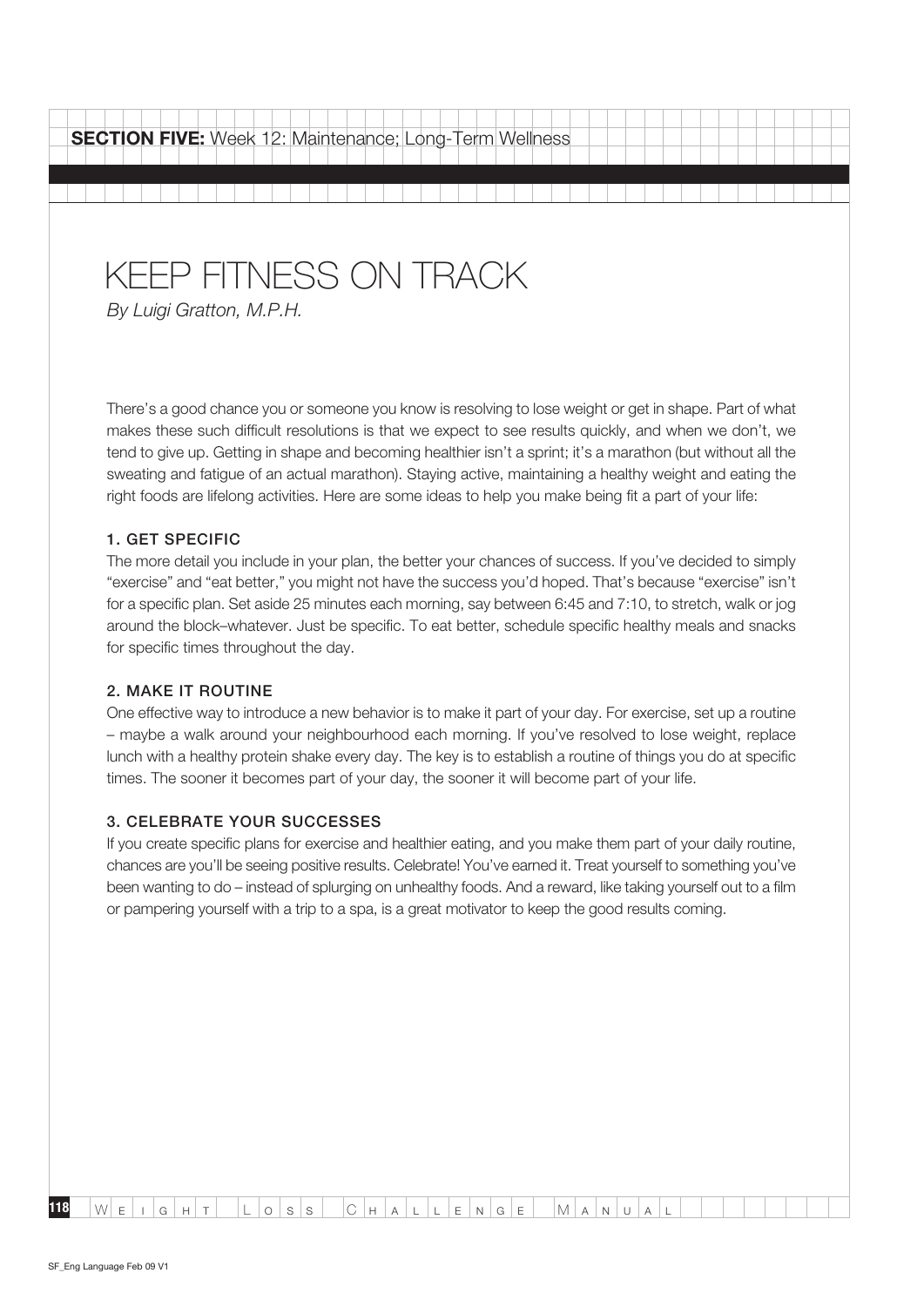## TIP THE SCALE IN YOUR FAVOUR

- If after-dinner snacking is a problem for you, try brushing your teeth after dinner. It works as a great signal to stop eating.
- If your main course at a restaurant is served with the typical "starch and vegetable," ask to omit the starch and double the vegetables instead. Vegetable side dishes are usually small, so this will help to increase your day's intake.
- Afternoon snacking is a tough time for people but there often is a long stretch between lunch and dinner, and so healthy snacking may be appropriate. A cup of cottage cheese with some fruit makes an ideal snack or try a Herbalife Protein Bar or Roasted Soybeans. Then do your cutting back at dinner time.
- Breakfast foods often include items that might be lacking the rest of the day whole grains for fibre, dairy products for calcium and fruit. A Herbalife® Formula 1 shake (made with fruit) and a slice of wholegrain toast helps to meet a lot of your nutritional needs and starts the day off right.
- Coffeehouse fanatics beware some of those coffee drinks are low in nutrition and high in calories. Try a semi-skimmed latte, which provides a full serving of dairy and about 10 grams of protein, and couple it with a piece of fresh fruit for a quick, nourishing breakfast.
- Add fruits to your salad for a change. Try fresh orange or tangerine sections, apples or kiwi. The sweet fruits go well with tangy vinaigrette dressings. Use deep-green leafy vegetables, too – instead of iceberg lettuce – for more nutrition.
- Frozen vegetables and fruits can be just as nutritious as fresh, may be less expensive, and allow you to eat foods that might not be in season that time of the year. For example, loose-leaf frozen spinach or chopped vegetables can easily be added to soups and stews.
- Try not to rely on fats, sugar and salt to flavour foods. Instead, try grated lemon, lime or orange zest on fruits, vegetables, fish or chicken, and experiment with herbs, spices, onions and garlic in your dishes.
- Calories in cold beverages like fizzy drinks, juices and juice drinks can add up fast. Instead, try sparkling mineral water with a slice of lemon or lime or a tiny splash of juice for flavour. Tomato or mixed vegetable juices are filling, nutritious and low calorie.

W <sup>e</sup> <sup>i</sup> <sup>g</sup> <sup>h</sup> <sup>t</sup> L <sup>o</sup> <sup>s</sup> <sup>s</sup> C h a l l e n g <sup>e</sup> M a n u a <sup>l</sup> **119**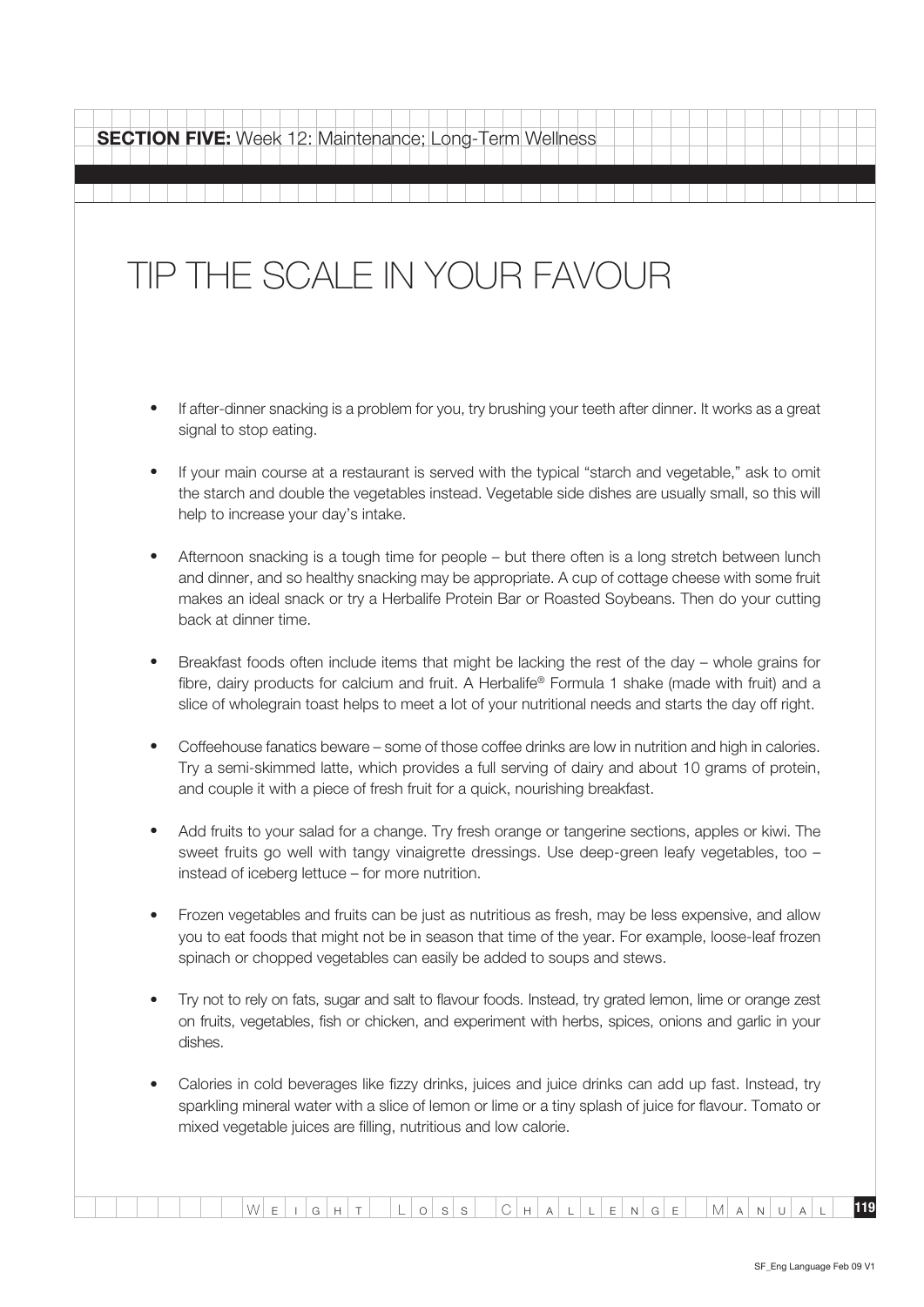# TIP THE SCALE IN YOUR FAVOUR (continued)

- Find an exercise buddy to work out with and who will commit to a regimen with you. If you walk together, for example, you and your buddy can take each other's shoes home with you. You'll be obligated to show up for your next workout!
- Regular exercise will induce better sleep at night. You'll get into deeper sleep stages more quickly, so you feel more rested in the morning. You might even be able to sleep a little less, and use the extra time to work out.
- Need more fibre? Load sandwiches up with lots of vegetables, including lettuce, tomato, cucumber and carrot, and use 100 percent wholegrain bread.
- Make a hummus spread in the blender with chick peas and a touch of olive oil, lemon juice, pepper and garlic and use as a sandwich filling or a replacement for mayonnaise.
- Try to balance animal protein with vegetarian protein sources. Herbalife Formula 1 contains soy protein. Try marinating firm tofu slices in teriyaki sauce and then roasting in the oven. The tofu gets dense and meaty, and is great tossed into a salad, as a sandwich filling in a whole-grain pita bread, or as a main course with brown rice and vegetables.
- It's true using smaller plates will help you to control portions. Foods take up more room on smaller plates and will make you think you have a larger portion than you actually do.
- Another portion control tip: No matter what you are eating, put it on a plate. Don't sit down with a bag of crisps, a box of crackers or a can of mixed nuts–you're bound to overeat. Determine ahead of time what your portion is going to be, then put it on a plate or in a bowl.
- Current recommendations for exercise are that we should aim for 30 minutes of activity 5 times per week. Don't have enough time? Break it up into two or three shorter sessions. Take a short walk at lunch, one at break time and another one after dinner.
- For a change from canned tuna, try wild canned salmon. It makes a great burger, too: Mix flaked canned salmon with some chopped onions and peppers, some breadcrumbs and egg whites, shape into burgers and grill on both sides before placing on a wholegrain bun.
- Boost the nutritional value of canned soups by mixing with semi-skimmed milk or soy milk instead of water. As the soup is heating, toss in some frozen mixed vegetables, or some loose-packed spinach to add nutrition, flavour and bulk.

**120** W <sup>e</sup> i g <sup>h</sup> <sup>t</sup> L <sup>o</sup> <sup>s</sup> <sup>s</sup> C h a l l e n g <sup>e</sup> M a n u a <sup>l</sup>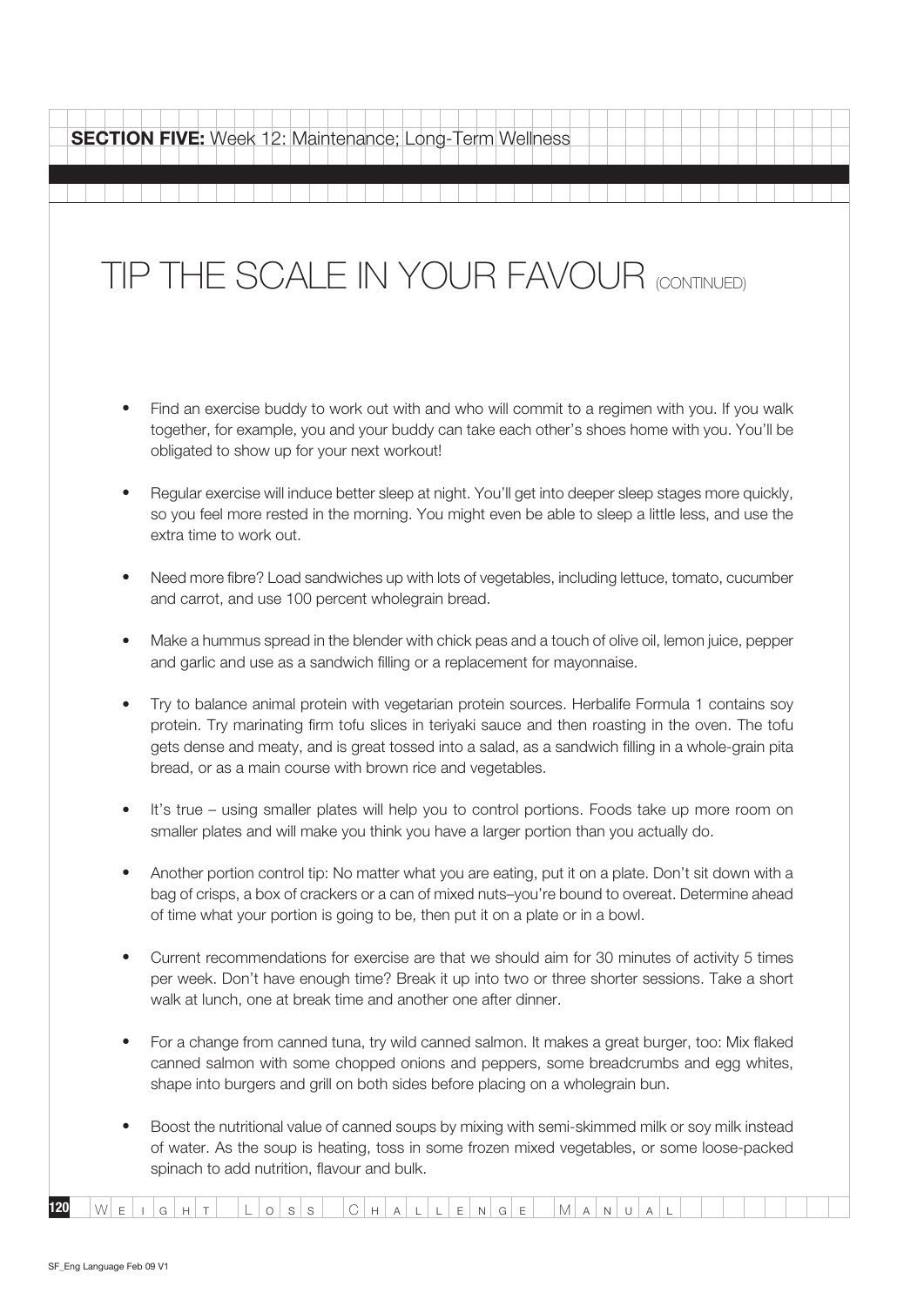Try mixing canned tuna with mashed avocado instead of mayonnaise for a tasty sandwich filling. Avocado has less fat per tablespoon than mayonnaise, and the fat it contains is heart healthy. You can reduce the fat in homemade baked goods by replacing half the fat in the recipe with apple sauce, plain yogurt or baby food peaches. Peaches match well with quick breads, and yogurt and apple sauce work well in spicy treats like coffee cakes. Make it a goal to try new healthy foods on a regular basis. Visit your local farmers' markets to find new foods such as different fruits, vegetables or whole-grain products. Keeping your meals healthy and interesting will keep you on track. Read nutrition labels carefully. All the nutrition and calorie information given is for one serving, not one package. Beverage containers can have two to three servings; small bags of snack foods are often several servings, too. That bag of pretzels you thought had 140 calories could have closer to 500. Stay hydrated throughout the day and pay particular attention to fluid intake after exercising. Weigh yourself before and after a workout. For every pound of weight lost, drink two to three glasses of water to replace the fluids you lost during activity. Whole grains are important, but many side dishes require long cooking times. So, try foods that take less time such as quick brown rice, quinoa or wholewheat couscous. You can eat healthy even if you're on the run. Try to steer away from the fast-food burgers and more toward deli-style chains for healthier, lighter sandwiches and wraps, or Mexican-style grills for soft tacos, fajitas and salads. Keeping a journal of your food intake and exercise is a great tool. Even better, try to pre-plan your meals and exercise into your daily journal – you'll feel more committed that way. Protein powders are great in meal-replacement shakes, but you can also add them to other foods. For a high-protein breakfast alternative, cook rolled oats in semi-skimmed milk or soy milk, and stir some Heralife Personalised protein powder once cooked. The extra protein will help you stay fuller for longer. **SECTION FIVE:** Week 12: Maintenance; Long-Term Wellness

 $W$  e i g h t L o s s C h a l l e N g e M a N u a l **121**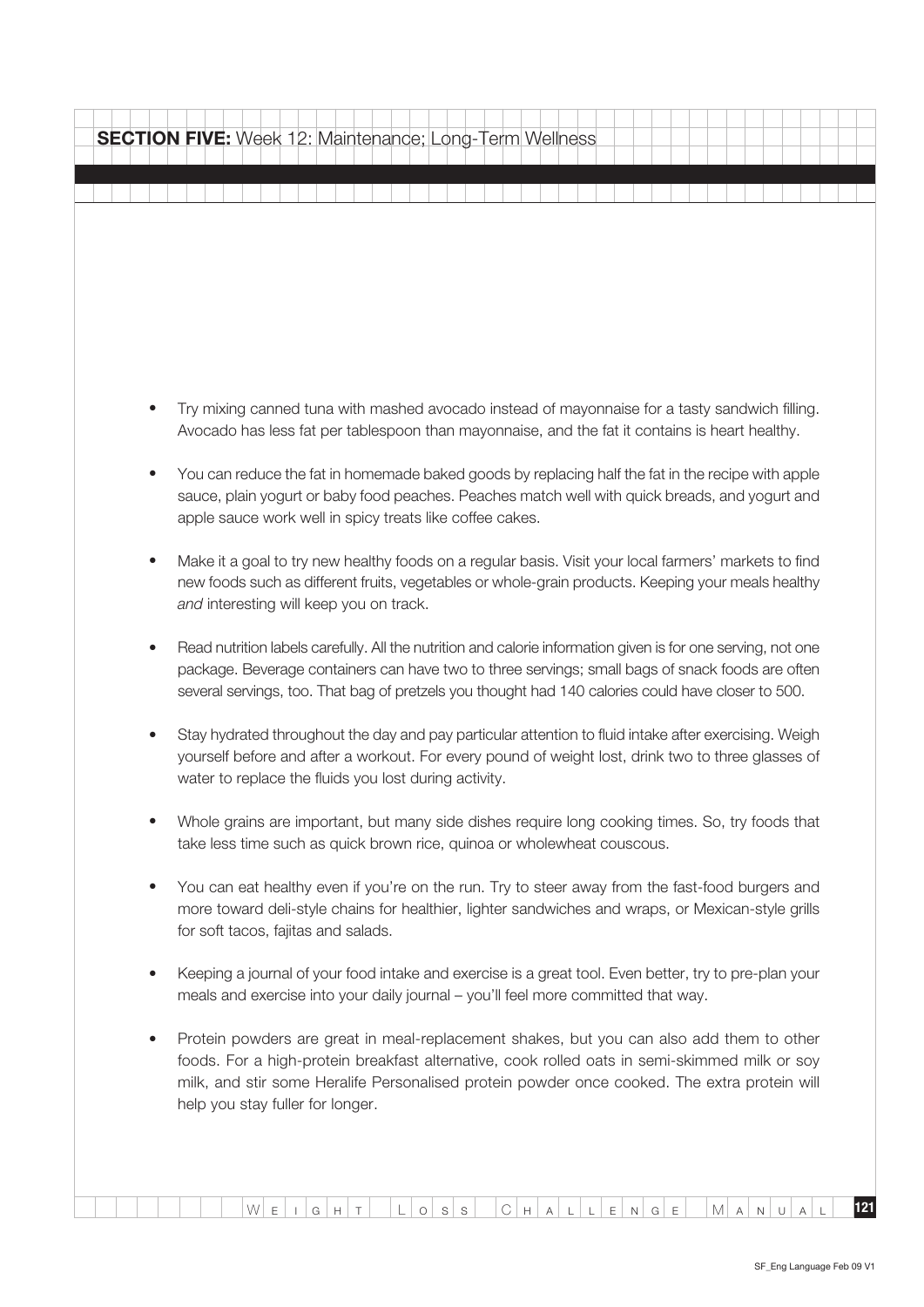| <b>SECTION FIVE:</b> Week 12: Maintenance; Long-Term Wellness                                                                                                                                                                   |
|---------------------------------------------------------------------------------------------------------------------------------------------------------------------------------------------------------------------------------|
|                                                                                                                                                                                                                                 |
| THE DECIDING FACTOR                                                                                                                                                                                                             |
| Sometimes we don't realise that we have mixed feelings about making changes in our behavior. Take<br>a few minutes to think about and list the benefits and drawbacks of changing your nutritional habits<br>and losing weight. |
| Here are some examples:                                                                                                                                                                                                         |
| <b>BENEFIT OF NOT MAKING CHANGES</b><br>I can keep eating the way I want without having to work on making any changes in my life.                                                                                               |
| <b>BENEFIT OF MAKING CHANGES</b><br>I won't have to worry about the health risks of being inactive and eating poorly.                                                                                                           |
| DRAWBACK OF NOT MAKING CHANGES<br>If I don't make changes now, things might get worse.                                                                                                                                          |
| <b>DRAWBACK OF MAKING CHANGES</b><br>It might be hard for me to get support from my family and friends to do this. They're<br>used to me the way I am.                                                                          |
| Now rate each of your answers on a scale of 1 to 5:                                                                                                                                                                             |
| $1 = Not important$<br>2 = Somewhat important<br>$3 =$ Important<br>$4 = Very important$<br>$5 =$ Extremely important                                                                                                           |
| After doing this exercise, can you see why making a decision is an important factor in losing weight?                                                                                                                           |
|                                                                                                                                                                                                                                 |
|                                                                                                                                                                                                                                 |
|                                                                                                                                                                                                                                 |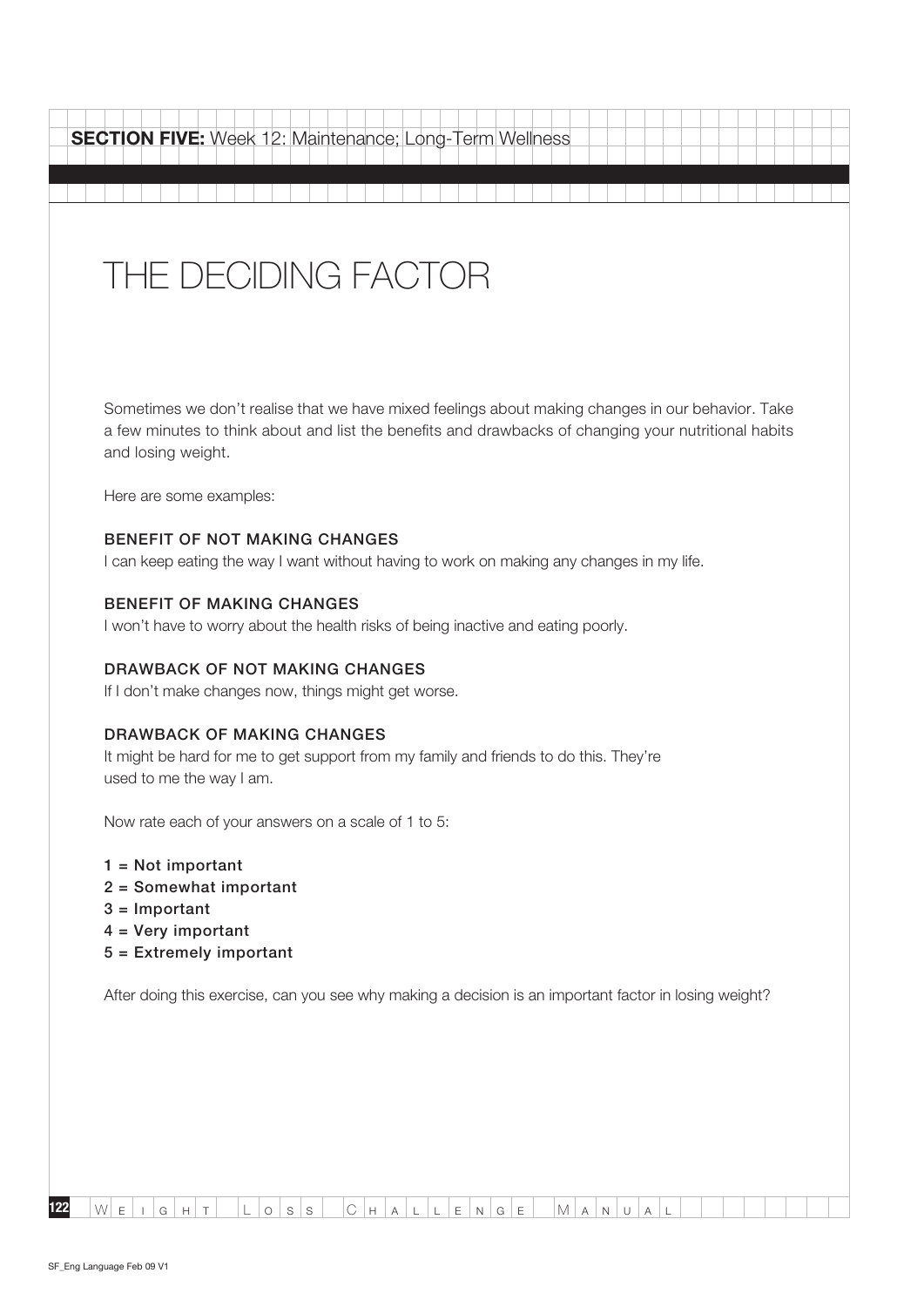### Calcium Challenge Not Just for Your Bones

Most people associate the mineral calcium with healthy bones. And a lot of people also think that adequate calcium intake is more of a concern for women than it is for men. The primary function of calcium in the body is to maintain healthy bone structure.

Some people don't like dairy products, or think they are fattening, (Some products, like cheese, are high in calories and fat, and certain yogurts are high in calories because of the sugar content.) Other people think "milk is for kids." And some people cannot tolerate the sugar in milk (called lactose) so they shy away from dairy products. The good news is that calcium is found in other foods besides dairy products. But even so, most people have a hard time meeting the Recommended Daily Allowance of 800 mg for men and women In fact the World Health Organisation recommends 1300mg of calcium per day for men and women which for many is a challenge to achieve. This is where supplements can help to meet your needs – not as a replacement for a poor diet, but as a way to supplement a nutritionally well-balanced one.

This week's challenge is for you to keep track of your calcium intake and see how it compares to the recommendation. Look at the food and supplement sources in the chart on the next page. It lists the amount of calcium per serving. Located after the chart is a log for you to record the foods and drinks you consume that contain calcium. Pay attention to how much calcium you get compared with how many calories the food has. Keep a list for three separate days, and add up your total intake. If you fall short of the recommendation, see how you can increase your intake from foods and supplements to meet your needs.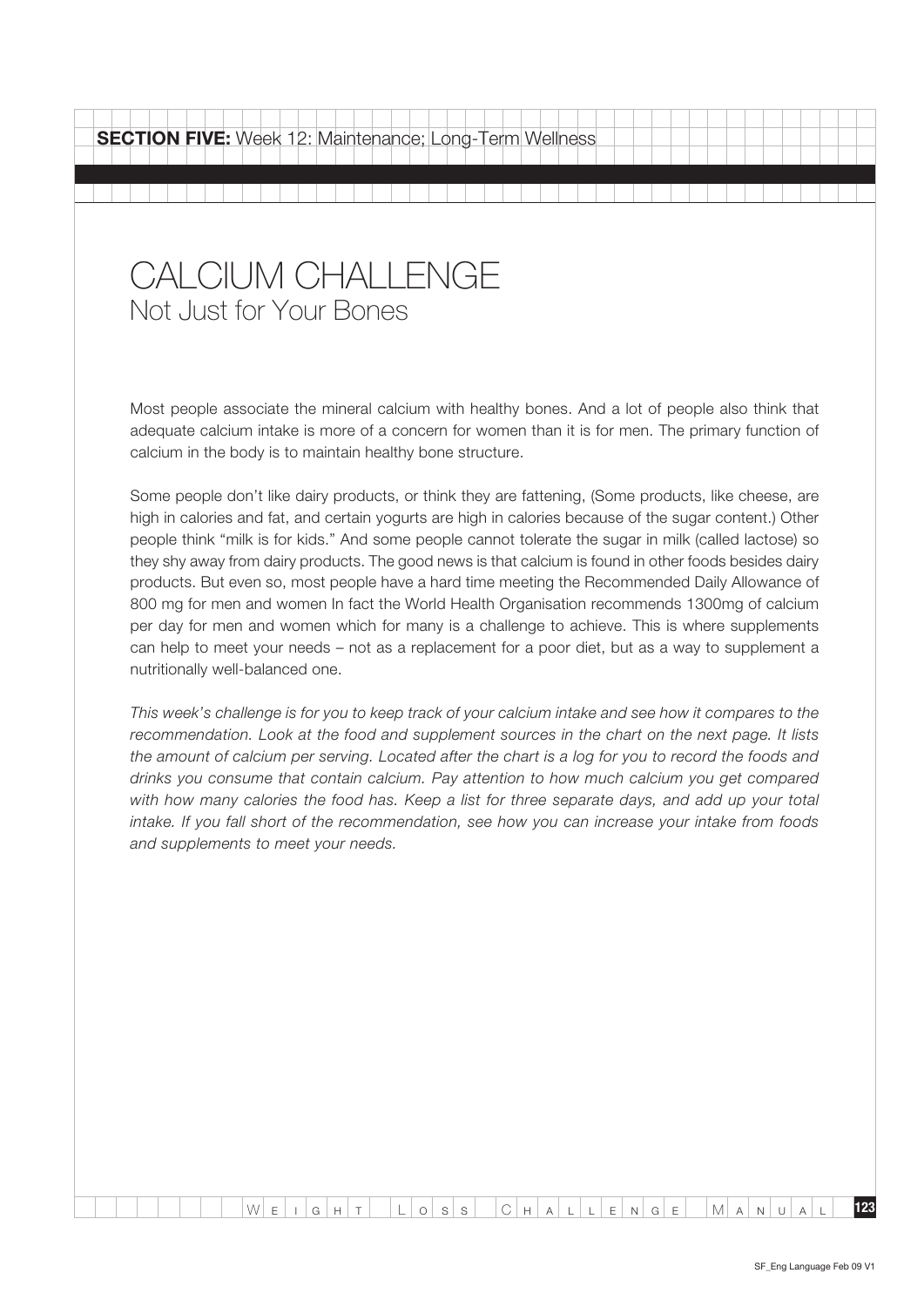| SECTION FIVE: Week 12: Maintenance; Long-Term Wellness |  |  |  |  |  |  |  |  |  |  |  |
|--------------------------------------------------------|--|--|--|--|--|--|--|--|--|--|--|
|                                                        |  |  |  |  |  |  |  |  |  |  |  |
|                                                        |  |  |  |  |  |  |  |  |  |  |  |
| CALCIUM CHALLENGE<br>Not Just for Your Bones           |  |  |  |  |  |  |  |  |  |  |  |

(continued)

| <b>Food Source</b>                                    | <b>Serving Size</b> | Calories          | <b>Calcium per Serving</b> |
|-------------------------------------------------------|---------------------|-------------------|----------------------------|
| Yogurt, plain, low-fat                                | 230 <sub>g</sub>    | 140               | 450 mg                     |
| Milk, semi-skimmed or low-fat                         | 250 mls             | $90 - 120$        | 350 mg                     |
| Soy milk, plain, fortified                            | 1 cup               | 100               | 300 mg                     |
| Spring greens                                         | 1 cup               | 60                | 300 mg                     |
| Cooked spinach                                        | 1 cup               | 40                | 230 mg                     |
| Yogurt, fruit flavoured                               | 1 cup               | 250               | 200 mg                     |
| Okra                                                  | 1 cup               | 50                | 170 mg                     |
| Mozzarella cheese, low-fat                            | 30 <sub>g</sub>     | 1 ounce (1 stick) | 150 mg                     |
| Cottage cheese, low-fat                               | 1 cup               | 210               | 140 mg                     |
| Some fortified cereals                                | Varies              | Varies            | 100 mg or more             |
| Herbalife® Formula 1 Shake Mix*                       | 250 ml              | 217               | 412 mg                     |
| Herbalife <sup>®</sup> Formula 2 Multivitamin Complex | 1 tablet            |                   | 167 mg                     |
| Herbalife's Xtra-Cal®                                 | 1 tablet            |                   | 333 mg                     |

\* with 250 ml of semi-skimmed milk

 $W E I G H T L O S S C H A L L E N G E M A N U A L$ 

**124**